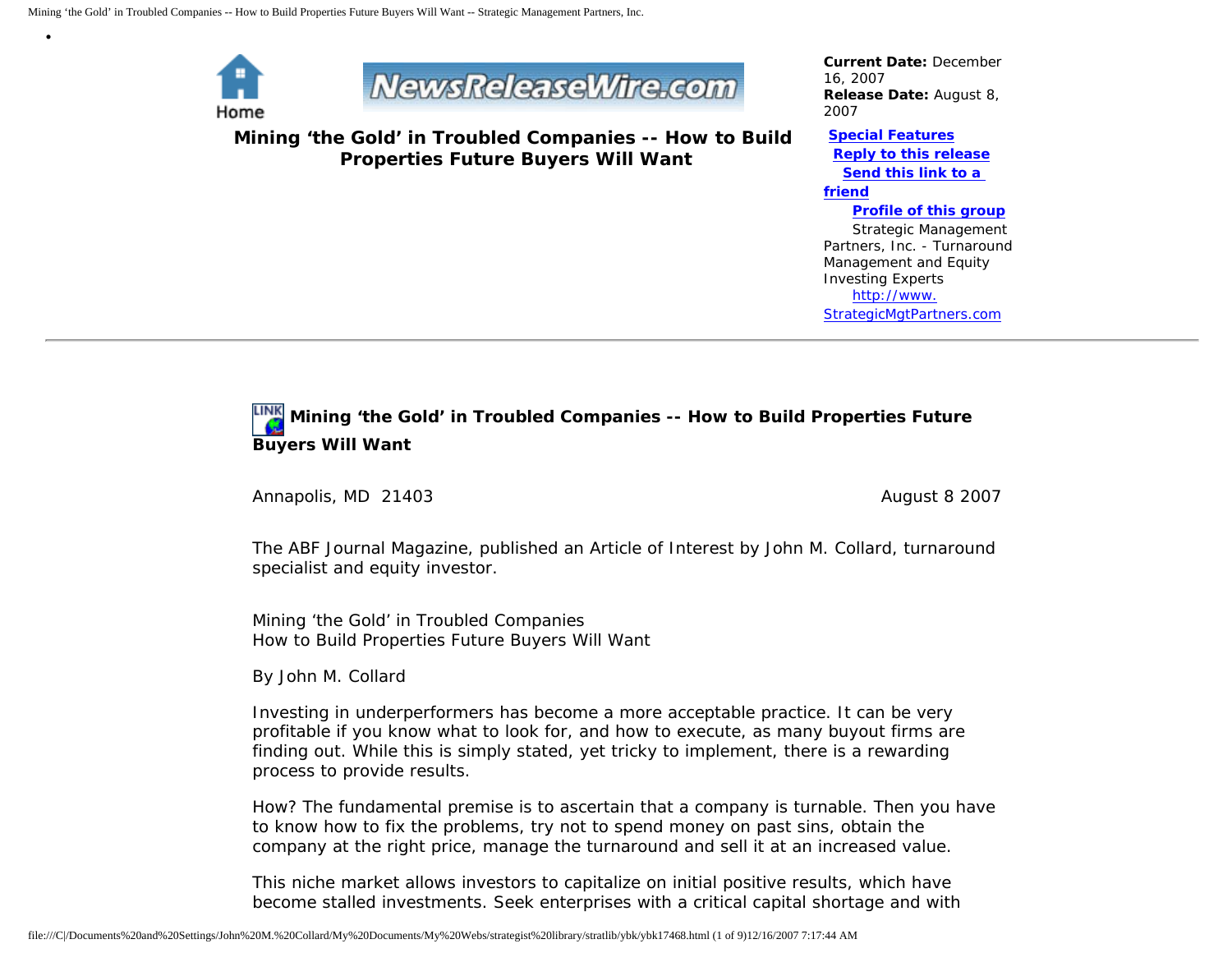future potential. Selectively acquire companies, which can provide quality products at competitive prices, ones that are severely undervalued due to ineffective management, and/or with a lack of market direction and unacceptable penetration. There are opportunities that require capital, yet lack competitive market experience and essential managerial skills, where the economy is masking the real situation. Take advantage of distressed-level asset pricing and invest cents on the dollar in exchange for large returns. The infusion of capital put into the hands of a leader with a sound strategy and a returnon-equity goal in mind can be a powerful motivator.

The key to returns from investing in underperformers is to build properties that future buyers want to invest in. Build an enterprise with the sole purpose of selling it at maximum value — concentrate on exit strategies from the start. To yield peak results, build "going concern value." Provide what future buyers look for, such as:

- \* Consistency of businesses that create value
- \* High probability of future cash flows
- \* Marketing-oriented management team
- \* Track record demonstrating the ability to sell and compete, develop, produce and distribute products to thrive and grow
- \* Realistic return potential from their fair entry valuation

There is great value in rebuilding an entity and setting it on a path toward long-term growth — this is the time for your exit. There are many buyers who accept lower return rates for stable growth and shy away from underperformers until they have been fixed leave some future enticement for your buyers.

## Recovery Cycle

Whether you invest in a new entity, a portfolio property gone bad or a DIP opportunity, the recovery cycle is much the same. This cycle starts with a mismanagement slide into trouble; you determine viability and invest, renew the entity's health and, ultimately, sell the property.

All troubled entities reach that state through a progression of mismanagement — from officers to board members to investors. When the entity is at a precipice there is opportunity. The present owners, lenders and other stakeholders will have little choice but to bargain, and deals can be made. Be cautious, however. Many wait too long, and while doing so, allow the value to deteriorate completely. Avoid the pitfall of investing in an insolvent company with no fix available; as surprising as this sounds, many do.

Determine turnaround viability by truly understanding what is wrong within the company [usually two or three things] that has caused its breakdown. Don't be fooled by symptoms, and never listen to current senior management; if they knew what was wrong they should have fixed it before now.

Make certain that you have solutions to fix the real problems no one else has used, perhaps because you can bring new non-cash resources or applications to influence the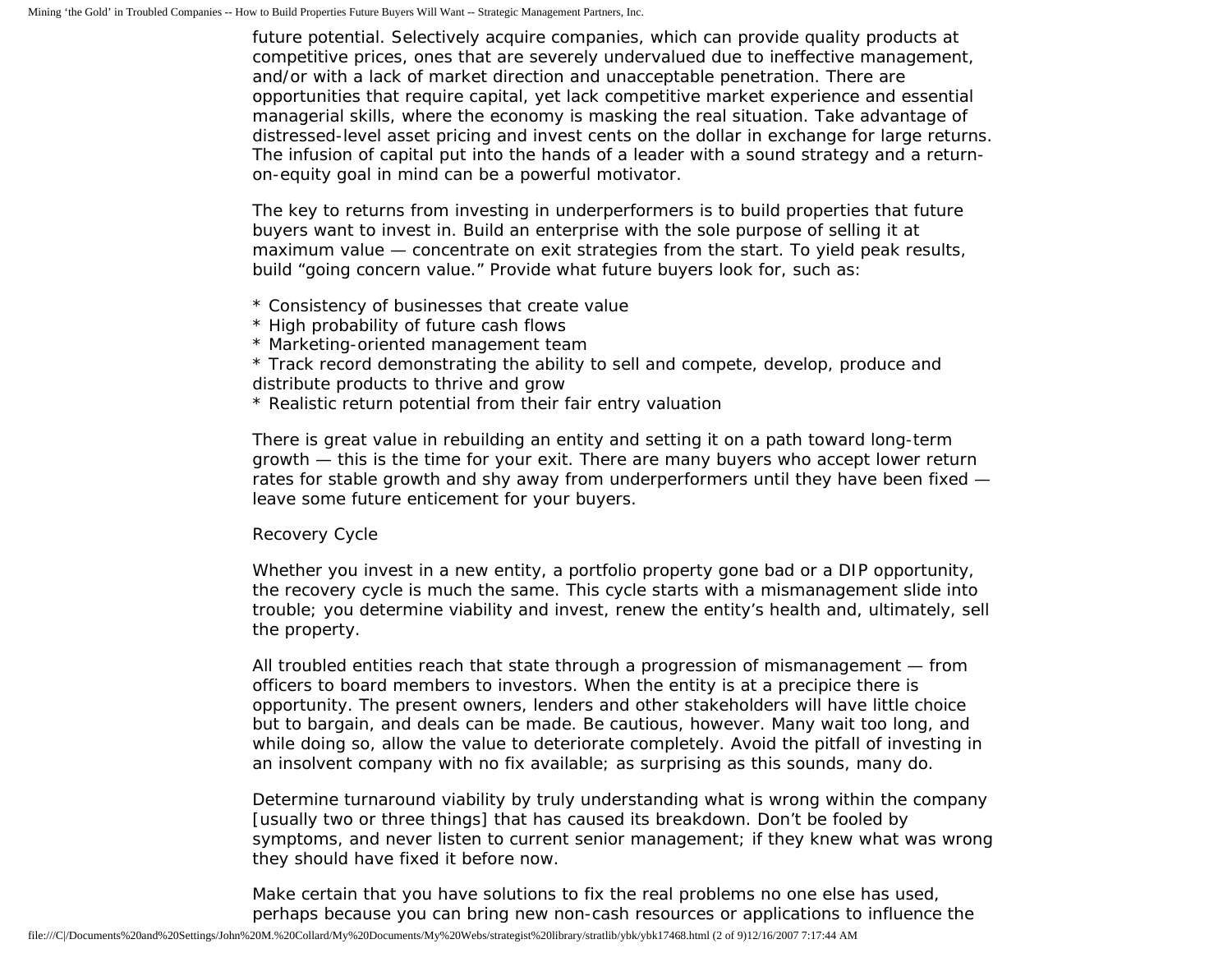revitalization. Take advantage of mispriced material inputs, labor, assets or capacity, and intellectual property. The answer is never, "just add cash," but always requires new leadership to implement change.

Negotiate acceptable terms that allow for substantial upside when your work is done. Now you can invest. If there are no solutions, creditors won't cooperate. If the price is unrealistic, go on to the next deal. Finding good turnable deals is fundamental to success.

#### Take Control

There must be a successful turn before the entity can be sold. Never leave this to chance. Always take active control of the entity — passive investing if managed by prior management is like a placebo, and you will lose your investment. Passive positions are only acceptable if they contribute to an investor pool that has an active lead participation.

Many equity investors approach an underperformer scenario in their own portfolio by applying strictly financial considerations. These same (financial) investors compound their problems when they take control of their company to determine whether a company is salvageable or a candidate for sale or liquidation. When sold, which is often the case, they write off their investment. Inherent in this scenario is a fundamental problem; purely financial consideration is not enough when an operational or revenue-driven turnaround is required. While many investors have run financial or investing institutions, few have run companies as well, and are ill equipped to do so. This certainly leads to opportunity for those who can run companies.

There is substantial value derived from investors who also have senior operating leadership experience in their background. They can determine whether one strategy or another can affect the revitalization, and why others didn't work in the past. Many private equity firms and hedge funds are adding operating executive (CEO) talent to compliment their managing partners.

Someone once said, "Lead, Follow, or Get Out of the Way." When there is an underperforming entity, it is time for existing management to "get out of the way." They guided the company during this mismanagement slide, why allow them to complicate the situation any further?

## Process of Recovery

There is a process to guide an entity through corporate renewal. It involves utilizing a transferable set of skills to revitalize the property and restore it to a sale-worthy state. Then sell the entity and realize returns.

## Bring Leadership.

Focus on value creation and guide the company to a new plateau. Your advantage is that of an objective focus, untarnished by the situation at hand. You bring a perspective that does not reside within the company because the players lack experience with their new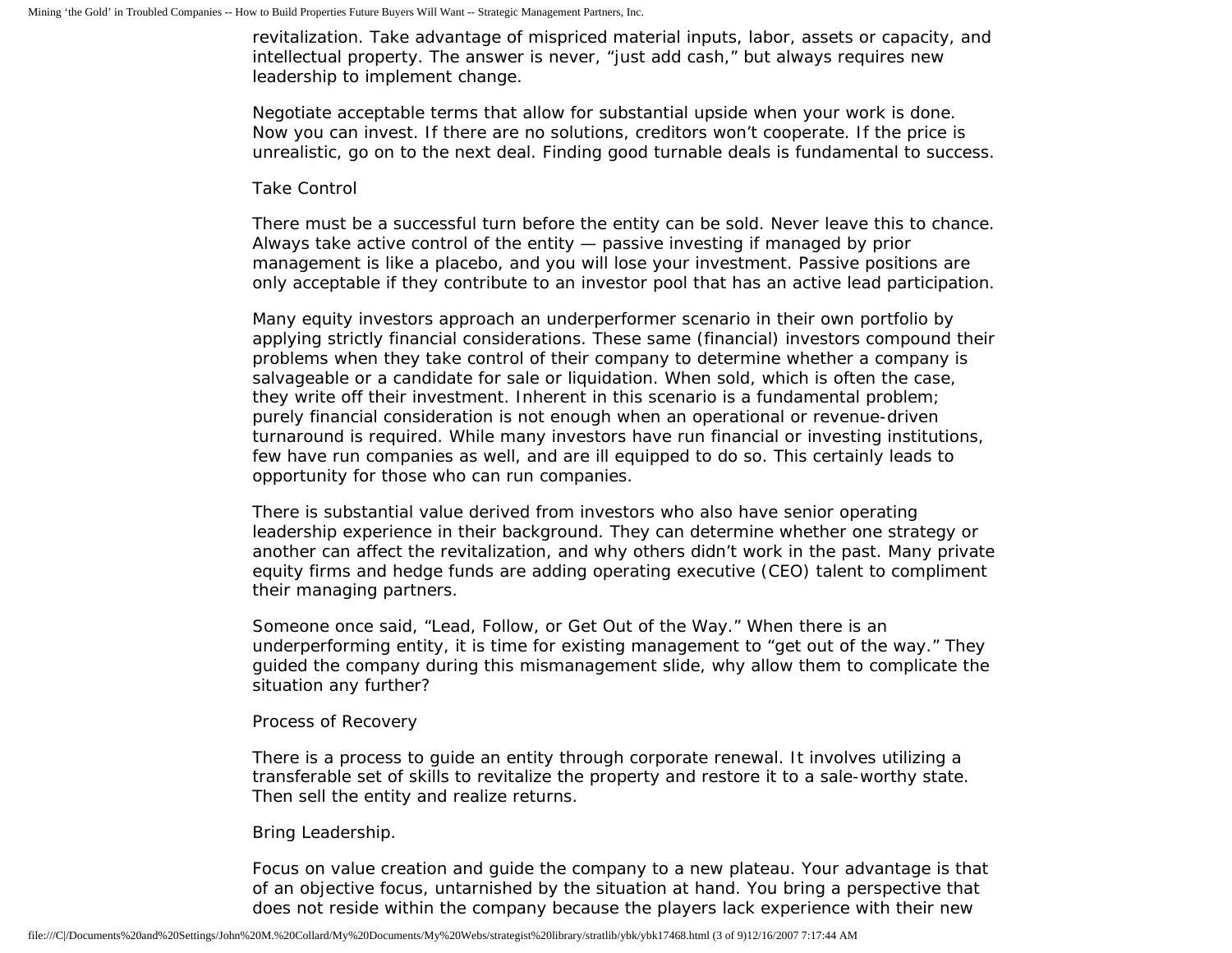situation. You are the teacher, the stakeholders are the pupils, and together you rebuild in a new direction. You effectively manage "change control."

Install a CEO with transition experience in value-building situations. This leader will demonstrate expertise in:

- \* Managing crisis, transition, and rebuilding processes
- \* Shaping business strategy and financial structure
- \* Developing management talent, building high-caliper teams, utilizing and growing existing resources
- \* Growing sales and market share
- \* Maximizing return on capital
- \* Linking management performance to ultimate goals
- \* Developing incentive-based compensation programs

This leader must get directly involved in making decisions to achieve the ultimate goal sale at increased valuation. He must be held accountable for performance, and timely results. Most importantly, he must get things moving. On the volume in (revenue/sales) side, look at where and how revenue is generated, then keep it coming in. On the volume out (throughput/production) side, get the product or service "out the door." How else can you bill for it?

The final step to complete the turn is to hire a "marquis" manager to lead the enduring team. This permanent team adds to the value equation.

## Set Strategy.

Your investing goal is a shorter-term high multiple return (for the risk) while allowing the ongoing longer-term returns for the buyers who provide you an exit. Implement longterm strategies, which will survive your exit.

While situations differ, one essential strategy is to drive revenues; growth cannot occur without more sales. The strategy must address the problems plaguing the company, and provide a roadmap to revitalization. If all you can do is think of strategies tried before then don't invest.

An effective strategy is key to implementing change. You must establish a new vision, distill this direction into concrete goals and objectives, and create a guide for everyone to follow. Rebuilding momentum is critical to success.

Build Quality Management Team.

The value of a company increases sharply with a strong, permanent credible team that can demonstrate their ability to produce consistent sales, profit and cash flow results. Establish continuity in the organization to allow everyone to expect orderly change and opportunity.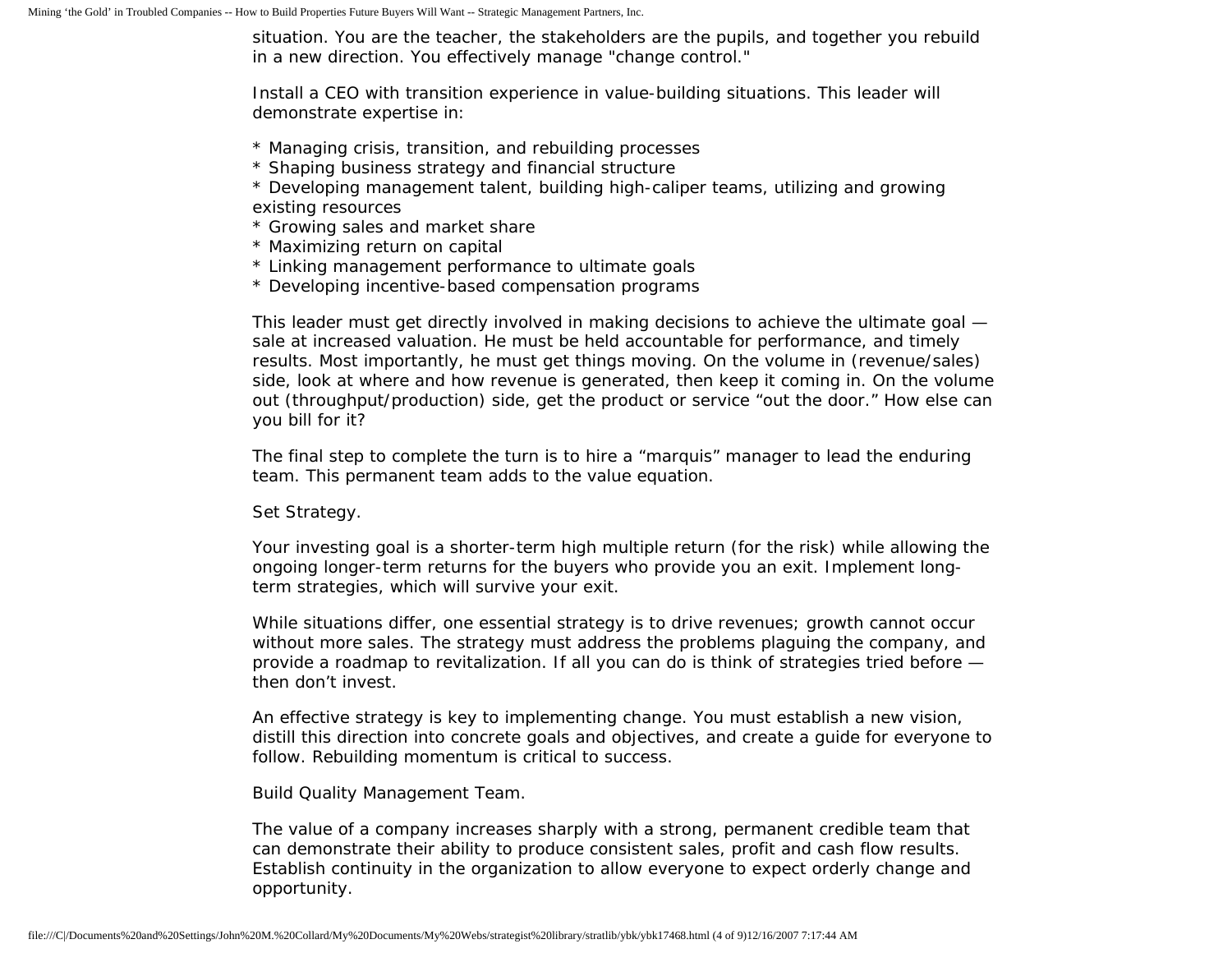Capitalize on available under-utilized human capital such as those middle managers that remain. Chances are they are dedicated to the company and its success. Guide them to their next level, and they will take the company the next big step.

#### Acquire New Business/Sales.

There are only two ways to increase sales: Sell new products to existing customers, or sell existing products to new customers. Most underperformers have forgotten, or never had, the basics of marketing and promotion. Clearly promote what your products and services can do for your customer to satisfy their needs, and differentiate why your product stands apart from the competition.

Become market driven by adapting to changing conditions and improving your competitive position. Deliver only what they are willing to pay for with no excess cost.

Establish Sound Capital Structure.

Create reasons for investors to invest. A sound strategy with a viable marketplace, efficient delivery and production vehicles, coupled with a cohesive management team, will entice the investment community. Securing new capital becomes much easier when investors see a high probability of return and a viable exit strategy.

Just as important as infusing cash for working capital needs is making certain that cash won't be diverted to past commitments. Establish relationships with creditors so they will work with the new management team, and give them upside when the turn is complete. Consider a "Creditor's Committee" approach (out of bankruptcy) to keep them plugged in and participating. Pre-packaged bankruptcies are also available to ensure cooperation. You can always purchase assets out of bankruptcy to ensure a clean structure — a strategy being utilized more often as buyout funds get more comfortable with the process. In many ways this approach can be considered alternative and complimentary financing.

## Implement Processes.

Use systems and processes to drive the business and control the day-to-day environment, which allows management to run the critical elements of the company. Many managers waste time on tasks where results would be essentially the same whether they managed them or not. Focus on the important things — controlling cash and costs, increasing sales and enhancing value creation — and manage these.

## Processes Define Guidelines and Expectations

Watch for the benefits derived from communicating what is expected. This will reestablish delegation of authority and expectation to those who can turn the events of the company, and more importantly, will demonstrate the value of this recurring phenomenon. When results are recurring this stimulates value.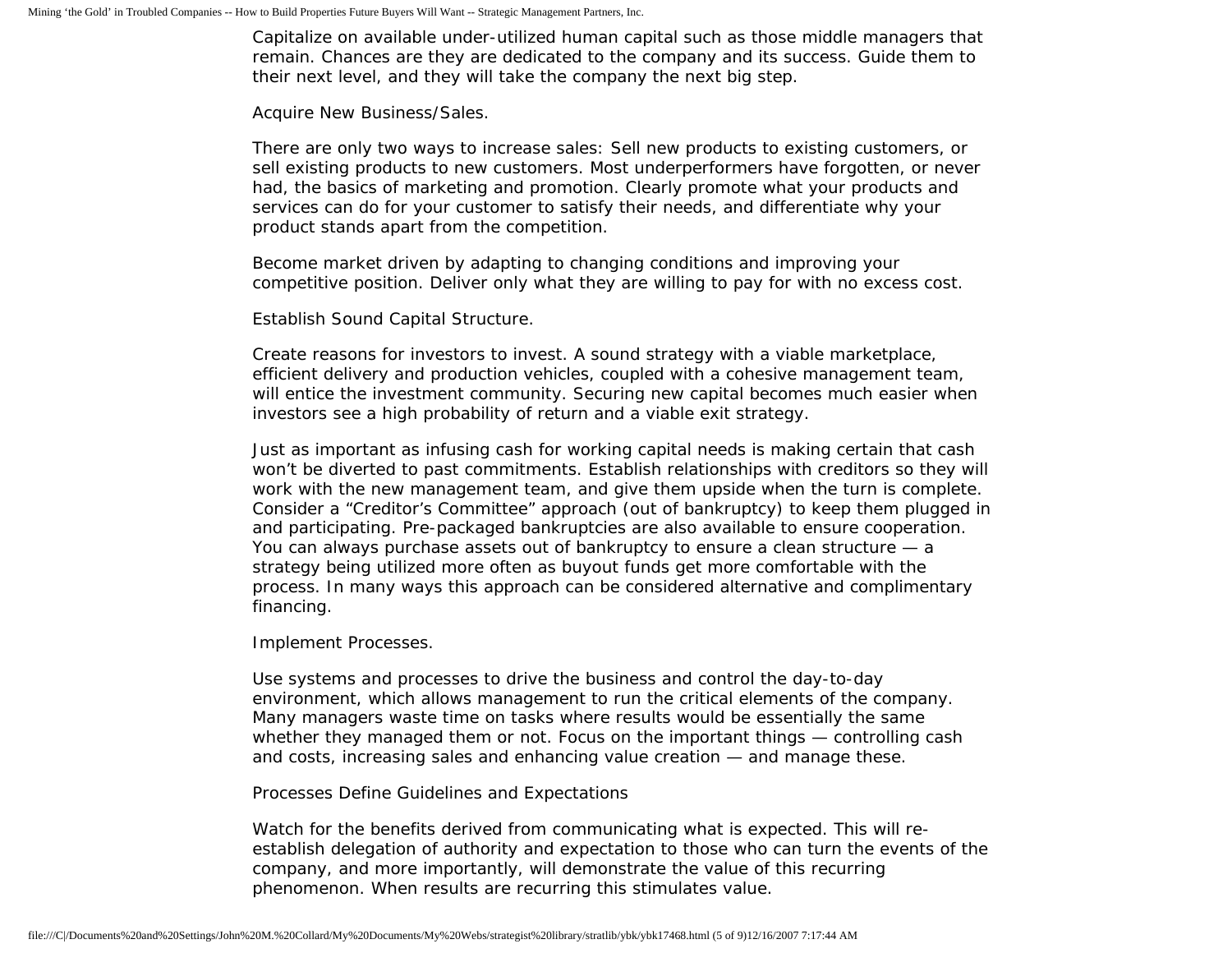Nurture Resources.

Leverage all resources (people/facilities/advisors) to complete the turn. Often the key resource is the employee. Set up an incentive structure that pays only when they accomplish the goals set in your long-term strategy. A robust incentive structure shares the risk — if successful then all will gain. If not, then don't subsidize poor performance. Your incentive for investing is return when the sale occurs. Their incentive should be based upon performance that will take the company beyond its sale. After all, they are a key asset your buyer is looking for.

Exit

Know when to "cash-out." The greatest ROI comes when the turn is complete and the company is ready for the next tranche to fund growth. At this point there are many new investors who will want to participate. Remember:

Earnings and cash capacity + achieved X multiple on investment + demonstrated Improvements + functioning management Team in place = time to sell.

## Summary

Success in investing recognizes that a small Xr growth in revenues can yield many Xn returns on invested equity. Revenue in excess of controlled fixed costs drops substantial incremental profits (cash) to the bottom line, which in turn drives valuation.

Leverage opportunities to take advantage of distressed-level asset pricing in distressed situations; the risk to reward ratio is high. Take operating control in all entities to make certain that those decisions that few understand are made to influence the Xn multiple outcome. Instate leadership with extensive experience and success records revitalizing and restructuring entities, operating and executing financially successful exit strategies. Buy, invest, manage and renew with one thing in mind . . . maximizing value for resale.

When the process is completed, only one result can occur — value creation and Xn multiple returns.

Reference: [Library: Mining 'the Gold' in Troubled Companies](http://members.aol.com/stratlib3/abfjgold.html)

[www.StrategistLibrary.com](http://www.strategistlibrary.com/)

[www.StrategicMgtPartners.com](http://www.strategicmgtpartners.com/)

About the Author

John M. Collard, is Chairman of Annapolis, Maryland-based Strategic Management Partners, Inc. (410-263-9100, [www.StrategicMgtPartners.com](http://www.strategicmgtpartners.com/) ), a nationally recognized turnaround management firm specializing in interim executive leadership, asset recovery,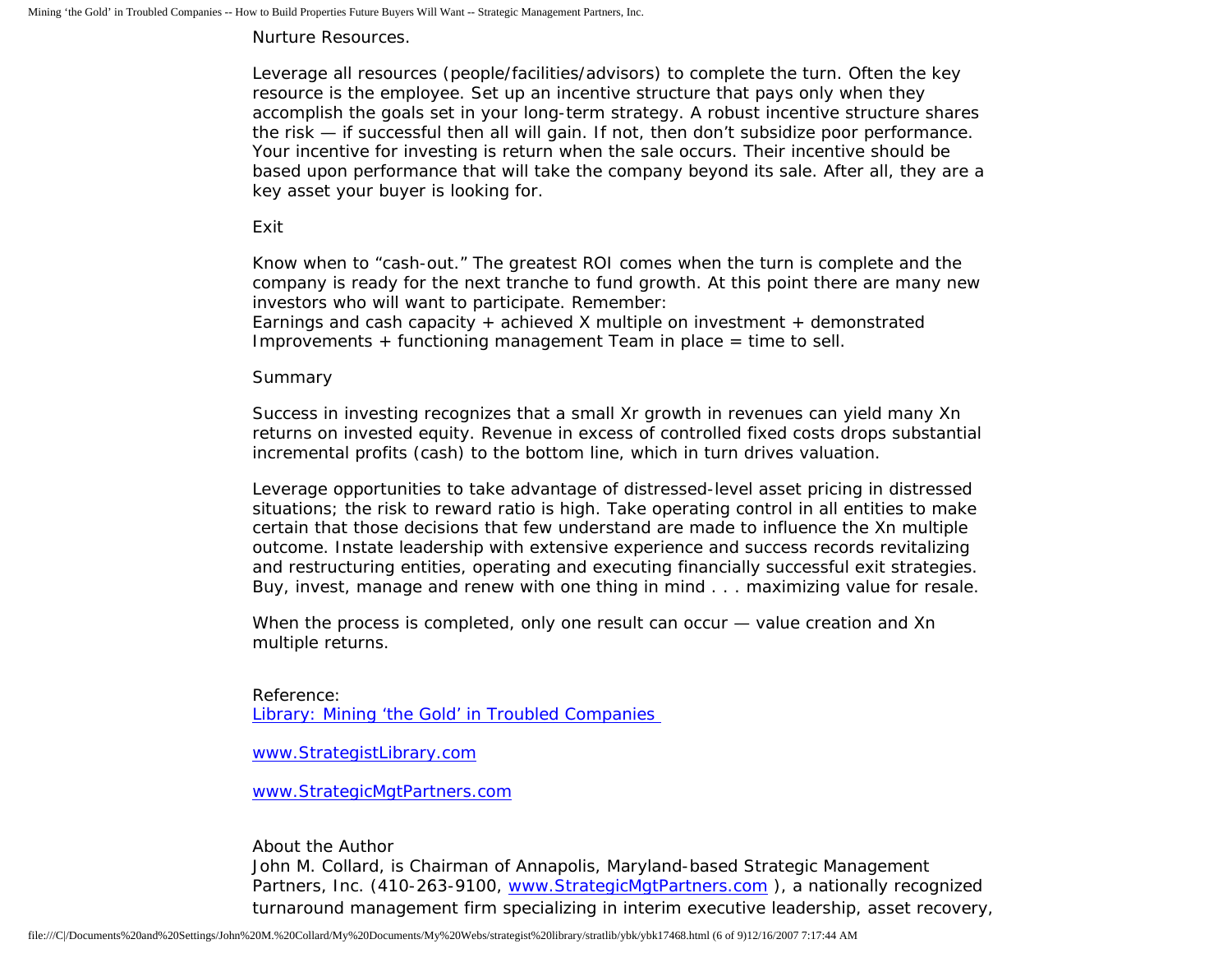and investing in underperforming companies. He is Past Chairman of the Turnaround Management Association, a Certified Turnaround Professional, and brings 35 years senior operating leadership, \$85M asset recovery, 40+ transactions worth \$780M+, and \$80M fund management expertise to run troubled companies, and advise company boards, litigators, institutional and private equity investors.

[www.StrategicMgtPartners.com](http://www.strategicmgtpartners.com/)

John M. Collard (John@StrategicMgtPartners.com) Chairman Strategic Management Partners, Inc. 522 Horn Point Drive Annapolis, MD 21403 Phone : 410-263-9100 Fax : 410-263-6094

[www.StrategicMgtPartners.com](http://www.strategicmgtpartners.com/)

More Information [Library: Mining 'the Gold' in Troubled Companies](http://members.aol.com/stratlib3/abfjgold.html)



[Ask a question with InterviewNetS](http://www.expertclick.com/expertClick/contact/default.cfm?GroupID=1016)M

## **Other experts on these topics:**

- **1. [Management](http://www.expertclick.com/search/default.cfm?SearchCriteria=Management)**
- **2. [Leadership](http://www.expertclick.com/search/default.cfm?SearchCriteria=Leadership)**
- **3. [Planning](http://www.expertclick.com/search/default.cfm?SearchCriteria=Planning)**
- **4. [Invest](http://www.expertclick.com/search/default.cfm?SearchCriteria=Invest)**
- **5. [Strategy](http://www.expertclick.com/search/default.cfm?SearchCriteria=Strategy)**
- **6. [Small Business](http://www.expertclick.com/search/default.cfm?SearchCriteria=Small Business)**
- **7. [Strategic Planning](http://www.expertclick.com/search/default.cfm?SearchCriteria=Strategic Planning)**
- **8. [Advisor](http://www.expertclick.com/search/default.cfm?SearchCriteria=Advisor)**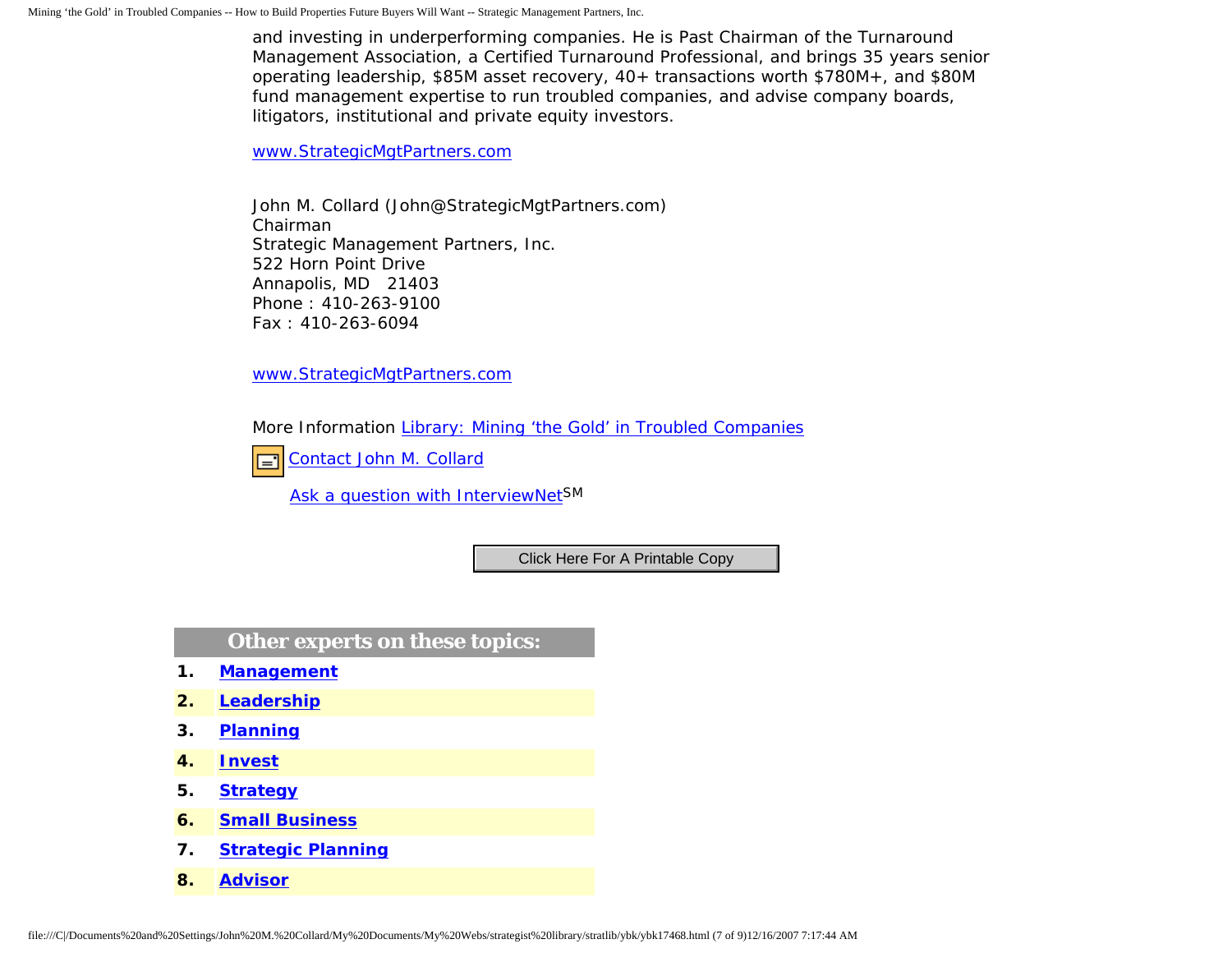- **9. [Valuation](http://www.expertclick.com/search/default.cfm?SearchCriteria=Valuation)**
- **10. [Transition](http://www.expertclick.com/search/default.cfm?SearchCriteria=Transition)**
- **11. [Value](http://www.expertclick.com/search/default.cfm?SearchCriteria=Value)**
- **12. [Bankruptcy](http://www.expertclick.com/search/default.cfm?SearchCriteria=Bankruptcy)**
- **13. [Crisis Management](http://www.expertclick.com/search/default.cfm?SearchCriteria=Crisis Management)**
- **14. [Governance](http://www.expertclick.com/search/default.cfm?SearchCriteria=Governance)**
- **15. [Investment Management](http://www.expertclick.com/search/default.cfm?SearchCriteria=Investment Management)**
- **16. [CEO Effectiveness](http://www.expertclick.com/search/default.cfm?SearchCriteria=CEO Effectiveness)**
- **17. [Executive Leadership](http://www.expertclick.com/search/default.cfm?SearchCriteria=Executive Leadership)**
- **18. [Turnaround](http://www.expertclick.com/search/default.cfm?SearchCriteria=Turnaround)**
- **19. [Corporate Change](http://www.expertclick.com/search/default.cfm?SearchCriteria=Corporate Change)**
- **20. [Ethical Issues/Management](http://www.expertclick.com/search/default.cfm?SearchCriteria=Ethical Issues/Management)**
- **21. [Startup](http://www.expertclick.com/search/default.cfm?SearchCriteria=Startup)**
- **22. [Corporate Restructuring](http://www.expertclick.com/search/default.cfm?SearchCriteria=Corporate Restructuring)**
- **23. [Executive Transition](http://www.expertclick.com/search/default.cfm?SearchCriteria=Executive Transition)**
- **24. [Turnaround Management](http://www.expertclick.com/search/default.cfm?SearchCriteria=Turnaround Management)**
- **25. [Venture Capital](http://www.expertclick.com/search/default.cfm?SearchCriteria=Venture Capital)**
- **26. [Asset Recovery](http://www.expertclick.com/search/default.cfm?SearchCriteria=Asset Recovery)**
- **27. [Corporate Renewal](http://www.expertclick.com/search/default.cfm?SearchCriteria=Corporate Renewal)**
- **28. [Bank Portfolio Management](http://www.expertclick.com/search/default.cfm?SearchCriteria=Bank Portfolio Management)**
- **29. [Bankruptcy Avoidance](http://www.expertclick.com/search/default.cfm?SearchCriteria=Bankruptcy Avoidance)**
- **30. [Chief Executive Officers](http://www.expertclick.com/search/default.cfm?SearchCriteria=Chief Executive Officers)**
- **31. [Leadership Management](http://www.expertclick.com/search/default.cfm?SearchCriteria=Leadership Management)**
- **32. [Reposition](http://www.expertclick.com/search/default.cfm?SearchCriteria=Reposition)**
- **33. [Systems Integration](http://www.expertclick.com/search/default.cfm?SearchCriteria=Systems Integration)**
- **34. [Bankruptcy Re-Organization](http://www.expertclick.com/search/default.cfm?SearchCriteria=Bankruptcy Re-Organization)**
- **35. [Equity Capital](http://www.expertclick.com/search/default.cfm?SearchCriteria=Equity Capital)**
- **36. [Equity Investing](http://www.expertclick.com/search/default.cfm?SearchCriteria=Equity Investing)**
- **37. [Investing Investments](http://www.expertclick.com/search/default.cfm?SearchCriteria=Investing Investments)**
- **38. [Troubled Companies](http://www.expertclick.com/search/default.cfm?SearchCriteria=Troubled Companies)**